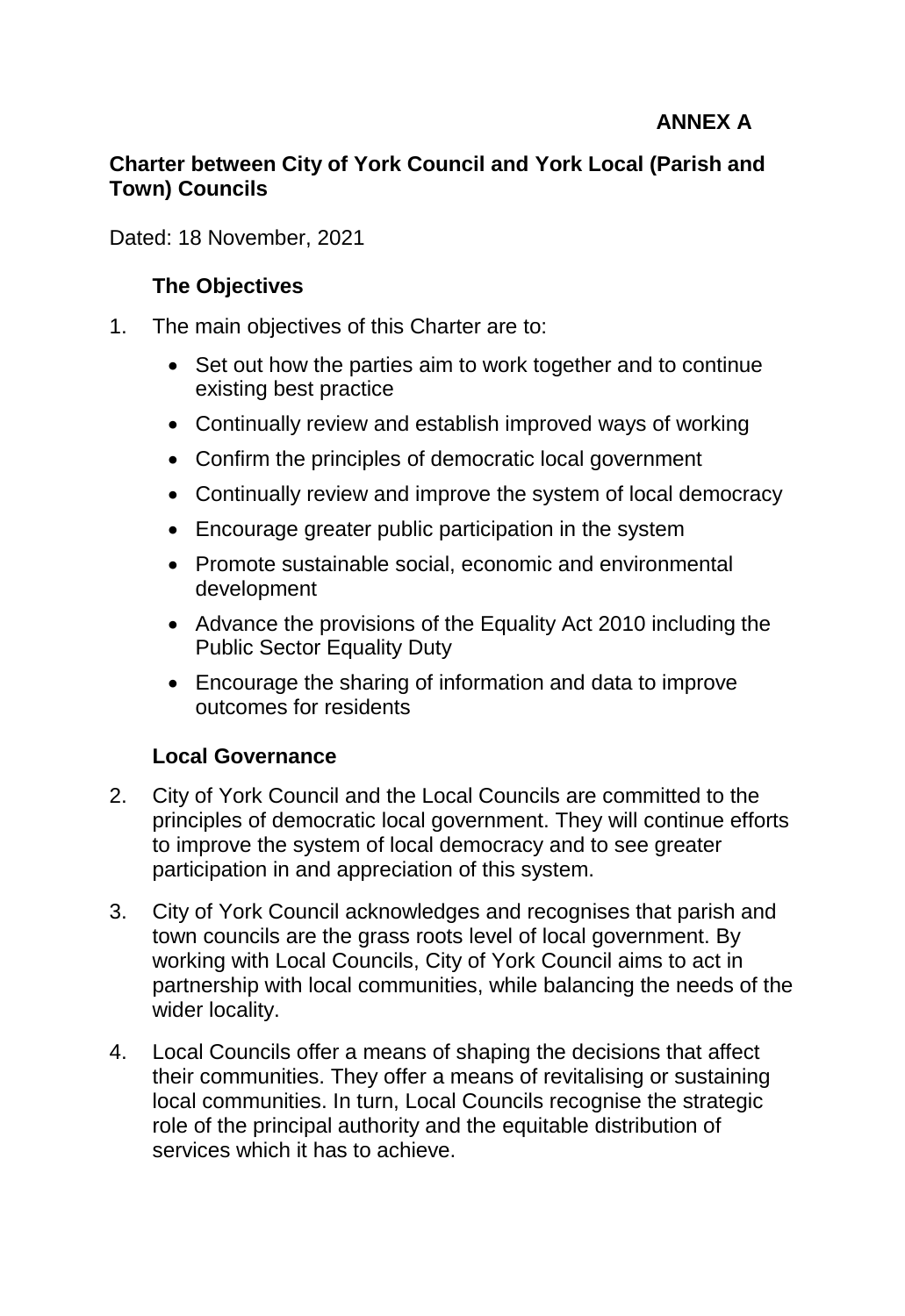- 5. City of York Council will work with Local Councils to promote sustainable social, economic and environmental development in the area of the City of York.
- 6. Arrangements for engagement of Local Councils in City of York Council's governance arrangements and for liaison between councils will be as follows:
	- City of York Council will maintain its close working relationship with the York Branch of the Yorkshire Local Councils Association.
	- City of York Council will identify one of its officers to be responsible for the liaison work with Local Councils (the Liaison Officer – see Appendix 2). The Liaison Officer will report to Members on matters that are relevant to this charter.
	- Local Councils will invite, as appropriate, Members and Officers of City of York Council to their meetings giving adequate notice to facilitate attendance.
- 7. In order to strengthen the relationship between Ward Members and Local Councillors, the agenda for Local Council meetings should include an item "To receive a report from a City of York councillor''. This will enable a Ward Member to update the Local Council on events locally and provide an opportunity for questions to be raised.
- 8. Ward members will make every effort to attend Local Council meetings at regular intervals.

# **Communications**

- 9. City of York Council will ensure that the Clerk of the relevant Local Council receives copies of any newsletters which it circulates in the parish of the Local Council and will ensure that the Clerk is sent an invitation to attend any public meeting organised by City of York Council in the parish.
- 10. City of York Council and Local Councils will acknowledge and respond to correspondence between the respective organisations. Further to this, City of York Council will respond to communications in line with current customer care standards:
	- Written correspondence including electronic correspondence to City of York Council will be either acknowledged or responded to fully within 5 working days. If information is not readily available the Local Council will be kept informed of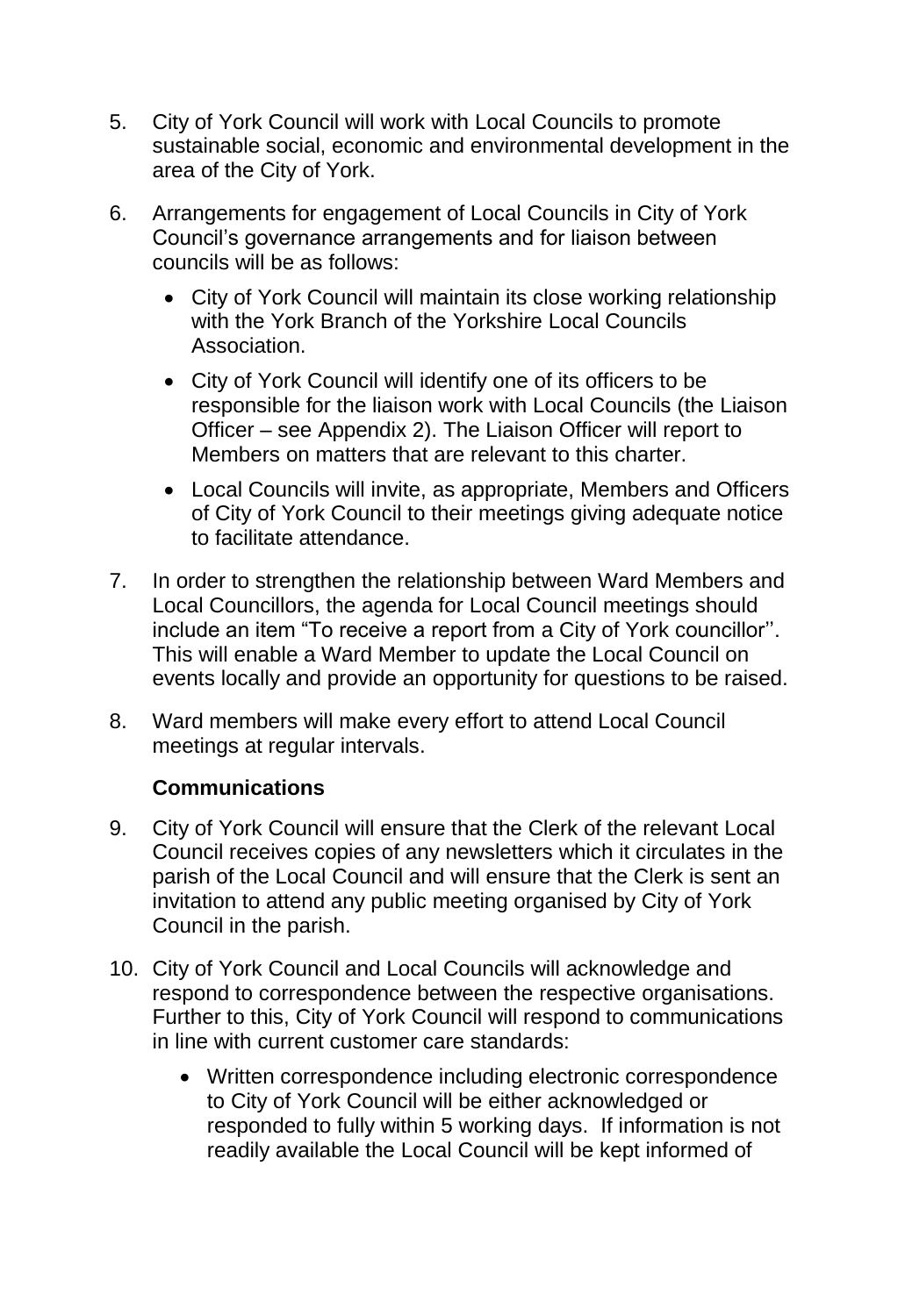progress at intervals not exceeding 5 working days until either a full response is available or there is no other solution.

- For ongoing projects the Parish Council will receive a monthly update prior to the Parish Council meeting. Should this not happen the matter should be referred to the Liaison Officer.
- 11. Planning application consultations have their own period of time (currently twenty-one days) for Local Councils to respond. However, in recognition of Local Councils' meeting schedules, planning officers will make every effort to accommodate Local Councils' comments in a mutually agreeable timescale.
- 12. In accordance with The Neighbourhood Plan (General) Regulations 2012, account will be taken of the Neighbourhood Plans adopted when determining planning applications within the identified Neighbourhood Plan areas. Additionally planning officers will take into account Village Design Statements and Parish Plans except where these are in conflict with the Local Plan.
- 13. Parish Councils will be given advance warning of any works to be taking place in the Parish. This will include a copy of the highway works weekly bulletin being made available to Local Councils with respect to works being carried out within the parished area. Where possible and applicable it will be useful for this to include details of proposed traffic diversions.
- 14. City of York Council will create and maintain a directory of key contacts within the authority and make it available to Local Councils.

## **Consultation**

- 15. City of York Council will aim to give Local Councils the opportunity to comment before making a decision which affects the local community. Specifically, City of York Council posts agendas of meetings and decision sessions on its website, giving five clear days' notice. A facility is provided for Local Councils to receive electronic notifications of agendas and supporting papers.
- 16. If consultation does not take place, a written explanation will be given on request to the Liaison Officer.
- 17. To help achieve the objectives laid down in this Charter, liaison and consultation (both formal and informal) will be further developed at Local Council level through regular meetings or specific consultative groups and at officer level, individually or through working parties and groups, as resources permit.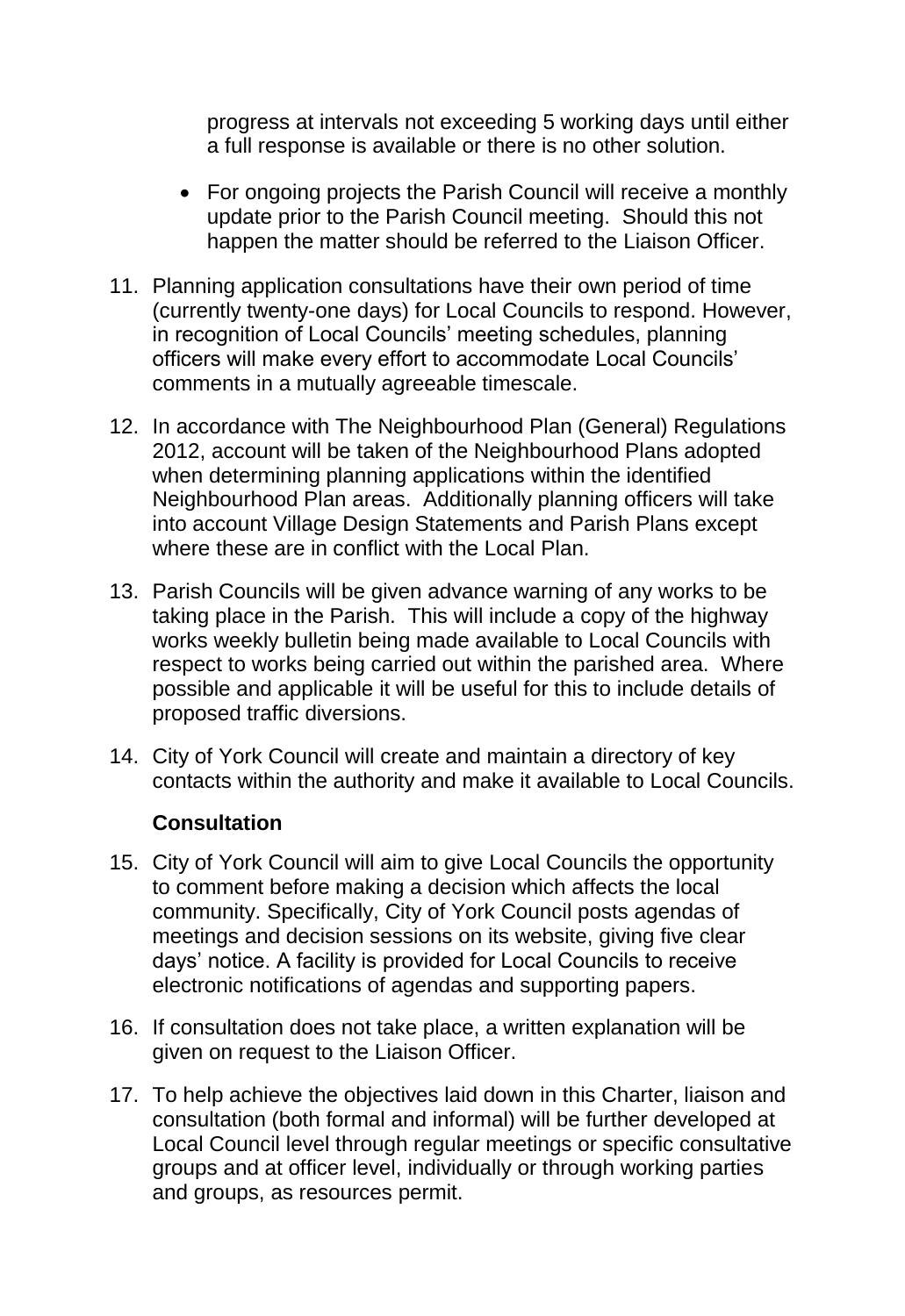- 18. Local Councils will send, where possible electronically, a copy of the minutes of their meetings to the Liaison Officer at City of York Council. Copies of the agenda and minutes will also be sent to all City Ward Councillors elected for the respective area.
- 19. Officers and Members of the City of York Council will be given an opportunity to speak at Local Council meetings on matters of mutual interest by prior arrangement and at the discretion of the Local Council.

# **Practical Support**

- 20. City of York Council will, at its discretion, offer Local Councils access to support services, to enable them to deal with planning applications and to take advantage of facilities such as professional services, specialist knowledge, printing and purchasing, at a mutually agreed price.
- 21. The awareness needs for City of York Councillors and Officers to understand the roles and procedures for Local Councils will be carried out by Yorkshire Local Councils Association on behalf of Local Councils.

#### **Standards Committee**

22. Both City of York Council and the Local Councils have adopted Codes of Conduct, with Local Councils adapting the model provided by the National Association of Local Councils (NALC). Local Councils will work with City of York Council's Joint Standards Committee to promote and maintain high standards of ethical conduct. Three councillors from Local Councils, who are not city councillors, will be appointed to the Joint Standards Committee. A Local Council Member must be present when ethical standards matters relating to Local Councils or their members are being considered.

## **Financial arrangements**

23. Elections – Where Local Council elections take place at the same time and venue as elections for City of York Council, the City Council will meet the full costs including any additional costs attributable solely to the Parish election. Financial arrangements for the carrying out of parish polls and the like will be made by City of York Council in consultation with the Local Councils with a view to limiting the costs of holding such events.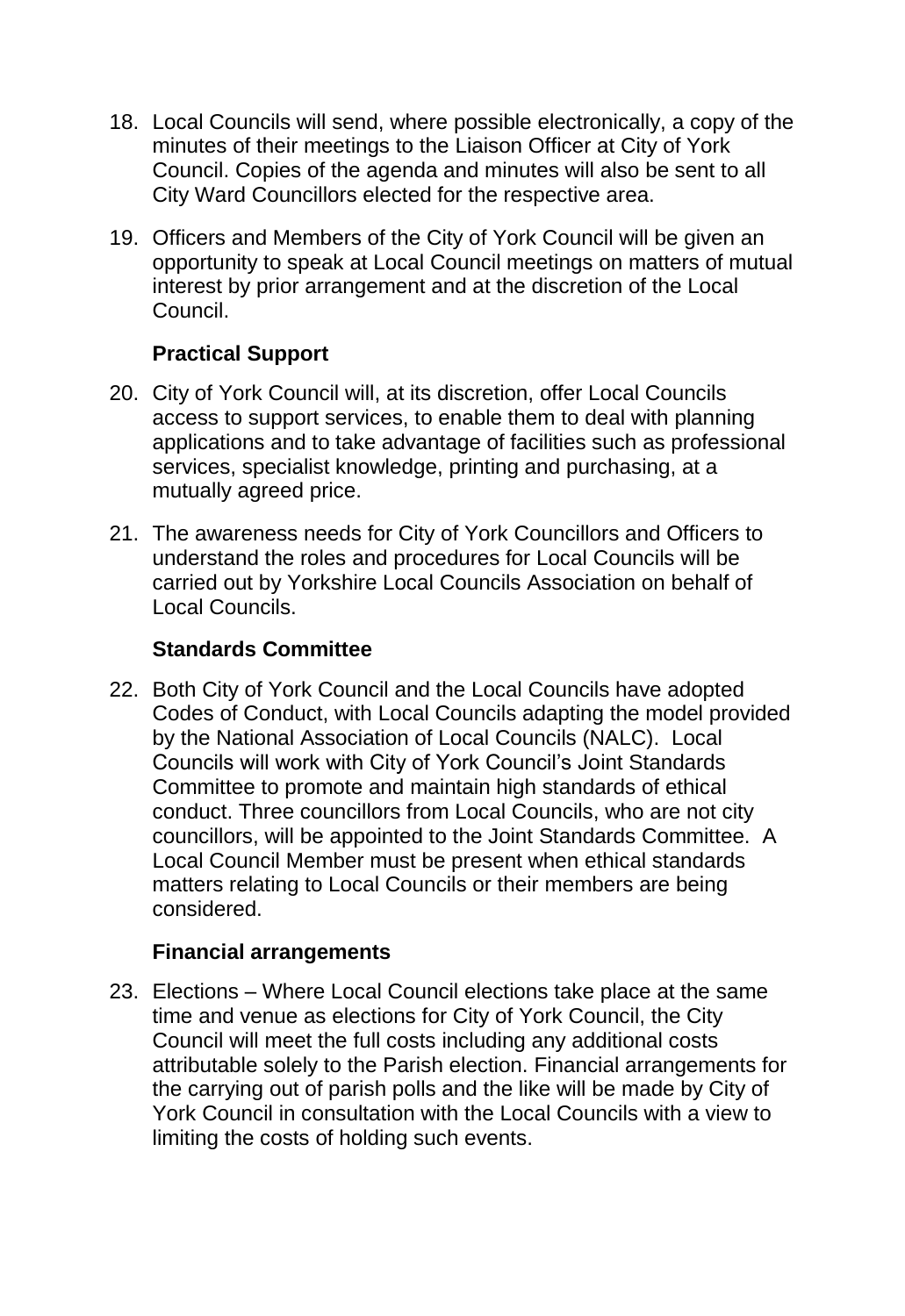- 24. Arrangements for remedy of "Double Taxation" If a service is provided by the Local Council rather than City of York Council and City of York Council charges taxpayers in the parish for equivalent services which it provides elsewhere then this may be a case of Double Taxation. City of York Council wants to ensure that residents of York do not have to pay twice for the same service. However, the existence of concurrent functions does not in itself mean that double taxation is occurring. Any Local Council that believes a service that it is providing creates Double Taxation is invited to put the case for remedy to City of York Council. A written proposal should be submitted in the first instance to the Head of Communities and Equalities for assessment and consideration.
- 25. With regard to section 106 and infrastructure levy arrangements, Local Councils may apprise the Liaison Officer of their priorities and plans for improving or providing public amenities in the form of playing fields, children's playgrounds, allotment facilities, village halls, toilets, shelters and the like, so that these priorities may be taken account of in the planning process. Where City of York Council is holding unallocated section 106 funding Local Councils may submit requests, via the Liaison Officer, in order to facilitate appropriate qualifying projects.

## **Complaints Procedure**

- 26. In the event of a Local Council being dissatisfied with the actions of City of York Council, the Local Council shall use the City of York Council's feedback and complaints procedure and, if the matter is unresolved, contact the Liaison Officer.
- 27. In the event of City of York Council being dissatisfied with the actions of a Local Council then a letter should be sent to the Clerk of the individual Local Council requesting further information or a meeting to discuss the issue.

## **Implementation and Review**

- 28. Operation of the charter will be monitored through quarterly liaison meetings between City of York Council and representatives of the Yorkshire Local Councils Association. These meetings will cover any issues arising regarding the relationship between the two parties.
- 29. This Charter Agreement shall be revised as and when appropriate by agreement between the parties to ensure its effectiveness.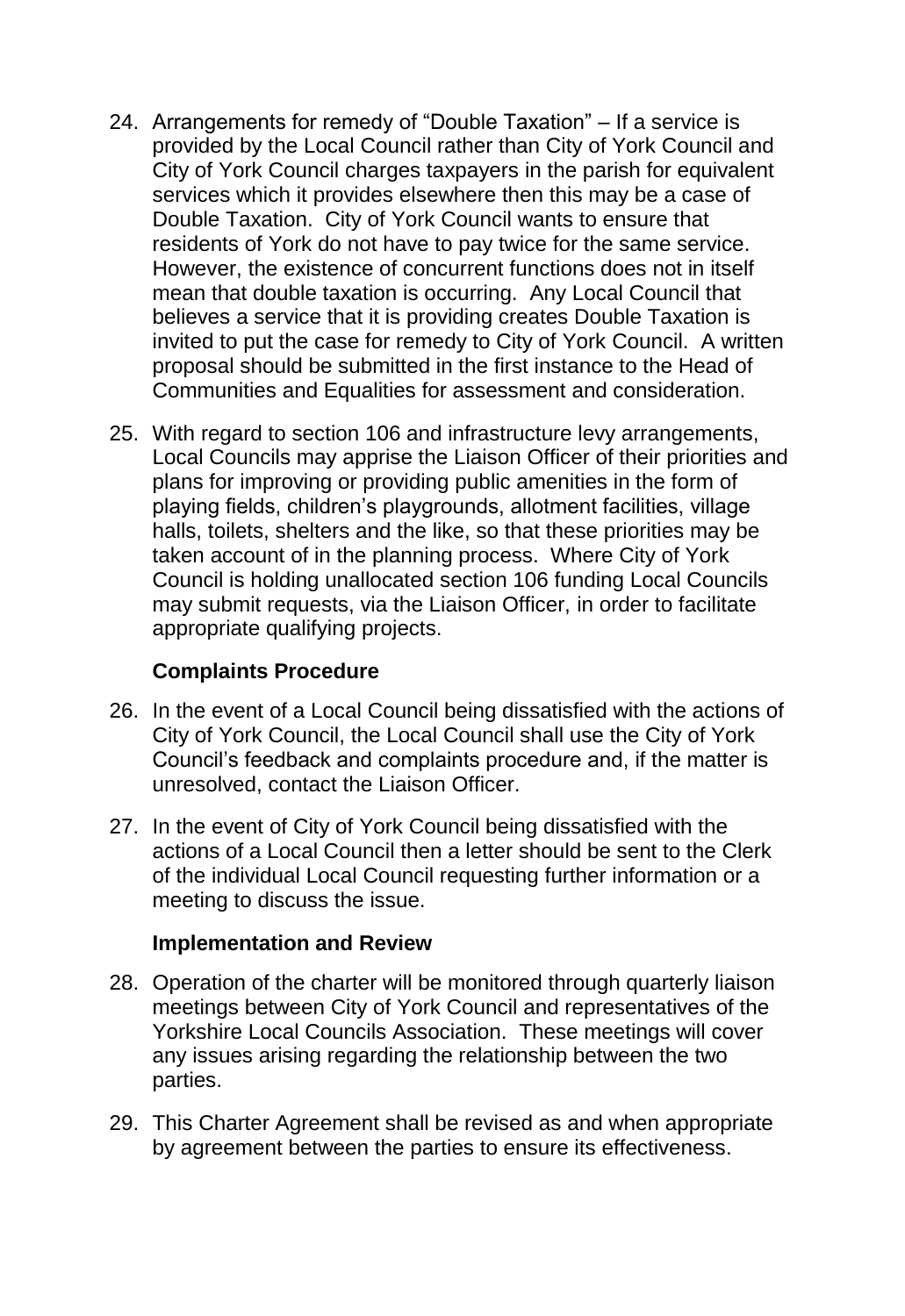Formal review will take place at no longer than three yearly intervals.

30. City of York Council staff will be briefed on their responsibilities as detailed in this Charter and such responsibilities will be included in the Induction programme for all staff. Staff will be expected to comply with the charter at all times and this will be ensured through line management arrangements.

## **Attestation**

31. To signify agreement of the parties to this Charter it was signed by:

...................................................................................................................

Elected Member of City of York Council having responsibility for Community Engagement

and

............................................................................................................

as Chair of the York Branch of the Yorkshire Local Councils **Associations**